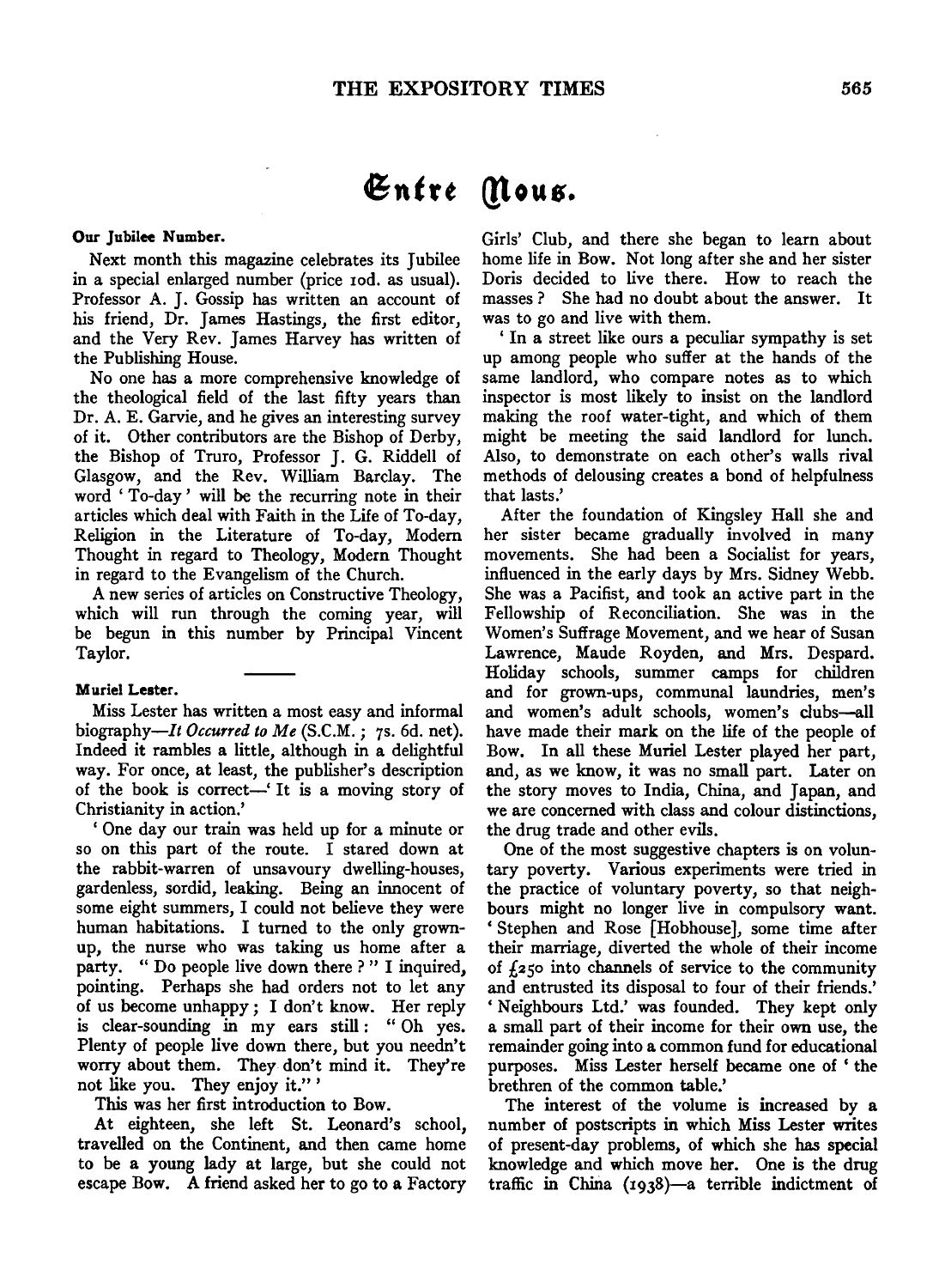the Japanese, but prefixed with ' it would not be seemly to make this report without reminding our readers of our bad British record as regards opium.'

# Brethren of the Common Table.

' Soon a number of people, eager to see Christ manifested in the economic sphere, found a worthy leader in Bernard Walke, the rector of an old church in a remote village on the Cornish coast. He had been working out an idea of a brotherhood based on the economic significance of the communion table, where there is no specially favoured guest, no head or foot of the table, where Christ is the unseen Host of all who care to come. There is no lack or shortage, however many may partake. . . .

Half the world is sick, fat with excess :

The other half as that poor stranger passed us even now

Who thanked us for our crust with tears.

' Some dozen of us East Enders who held these views formed a Chapter at Bow under Bernard Walke's suggested title, *The Brethren of the Common Table.* We met once a month. We took no vows. We only promised to be honest and confess the measure of our greed and of our need. We found it the hardest thing we had ever done, so hard that we had to start with worship. Only through silent prayer during which we tried to think like God could we acquire the grace of straightforward, honest, direct statement. Among our number was an heiress or two, a curate, a writer, a teacher, a dog-biscuit packer, an out-of-work carpenter, a dock labourer, a young widow on relief, and a journeyman printer. We each had to own up in turn as to how much we had earned or received during the past month and exactly how we spent it. Those who had a surplus laid it on the table in front of us. Those who needed extra took it. It was *de rigueur* not to say "thank you," because we held that it was no longer the owner's property if he did not need it. Therefore it wasn't a gift, but the proper possession of the needy. We took as our slogan, "The only Christian, the only rational basis for the distribution of goods is need."

' The obvious thing happened to us. From very shame of confessing, one lowered one's weekly expenditure on self. . . .

Probably the most important warning one can give is not to start with only middle-class people.

Such tend to become too meticulous. On several occasions we middle-class members were saved from finicky particularism by the rough-and-ready sanity of the working people. For instance, the curate, in reporting his budget one month, said, " And then I'm afraid I spent half-a-crown on a ticket for the Russian Ballet." The poorest woman present leaned forward and studied his face critically.

' "Young man," she said, "why d'you say you're afraid you spent it ? "

'" Because I'm rather ashamed when there's such a shortage among the members," he answered.

' " But didn't you enjoy the Ballet ? " she persisted.

' "Very much indeed," he said.

' " Well," she retorted, "now you can tell us all about it, and we can enjoy it, too." $1$ 

## The Stars Bow Down.

In *The Stars Bow Down,* by Gordon Daviot (Duckworth; 3s. net), a cold hard competence and brightness has cut and polished the ancient Bible tale, and given us a play well worth reading. This play was planned to have been produced upon the stage before Sir James Barrie's 'David,' but owing to difficulties in casting that became impossible. And a certain superficial resemblance between the characters of Barrie's young David and Gordon Daviot's young Joseph in *The Stars Bow Down* has, we believe, induced this modest author to postpone dramatic presentation lest in her own words she should have been accused of 'staggering with imitative gestures in the footsteps of genius.' But the author of ' Richard of Bordeaux ' is a good playwright, and we hope that there may be better days before it than ' David' enjoyed in the brief weeks when the stars not only bowed down but came down.

Meanwhile it is worth reading if only to be turned from its bright almost eighteenth-century elegance and accomplished wit to the Sacred Page. That is to be turned from prose to poetry, from wit to feeling, from brilliance to grandeur, from man to God.

Sophistication has its own charm, but what does it forfeit ? Something perhaps which can never more be native to great tracts of worship and faith, a primitive glory that faded with the dawn. Better perhaps that the modem writer of this type should make no attempt to imitate the antique beauty, but should as here study to recapture little ironies and frailties and sweetnesses that time and weariness

1 M. Lester, *It Ocwrred to Me,* 90 f.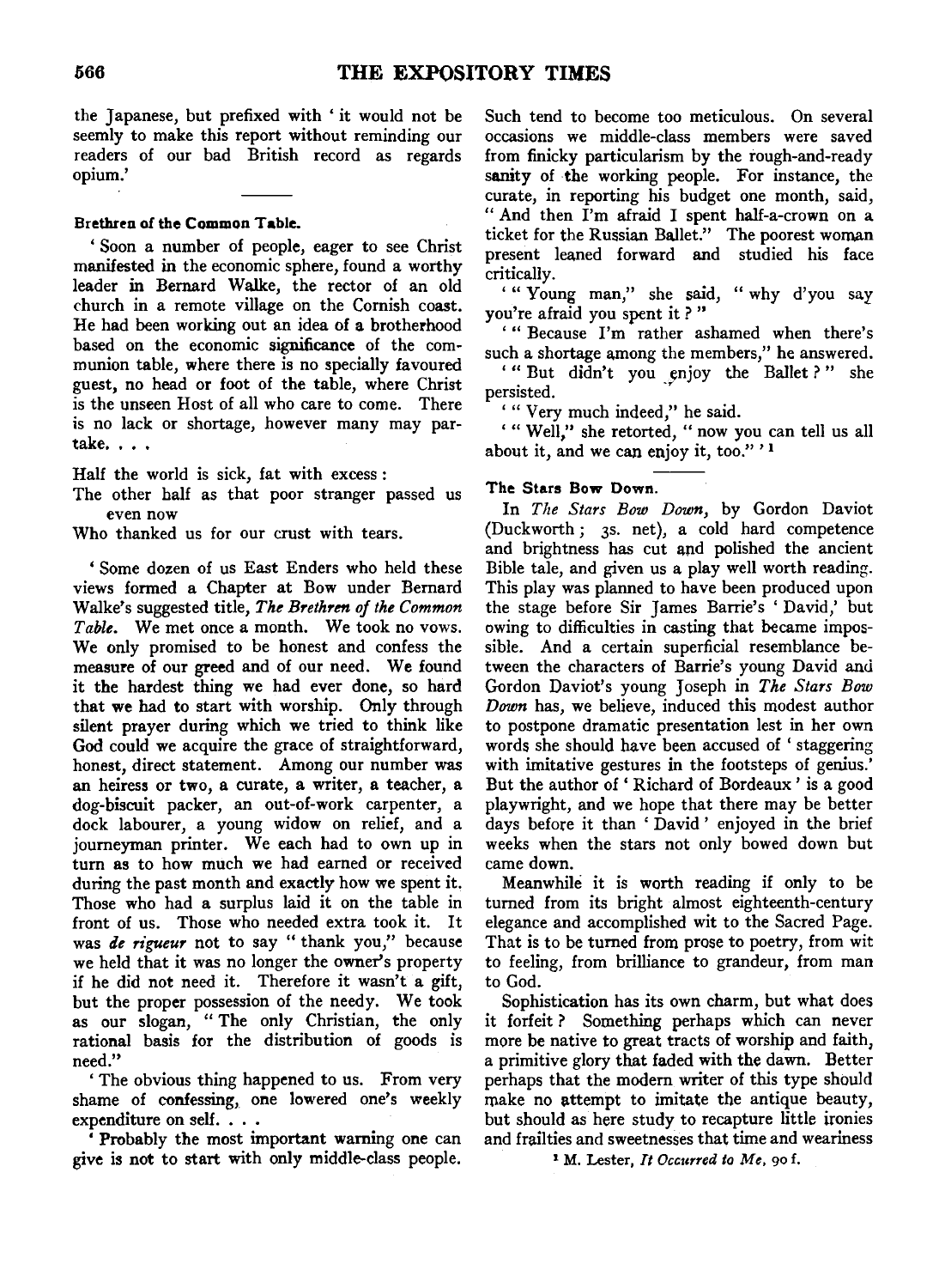have not yet dimmed from the human page. There is therefore teaching value in this little play. It should reassure the secular mind of the historical and human worth of those old tales, and awaken then some deeper curiosity, which must find satisfaction elsewhere.

## Kohila,

Kohila is the story of the shaping of a little Indian nurse—her training in truth, loyalty, and honour. It is the latest Dohnavur book written by Miss Amy Carmichael. It will be remembered that the Dohnavur Fellowship exists to save young children from a life of vice in the service of the temples. Those who have read Miss Carmichael's earlier books cannot forget her individual style, her delicate imagination and spirituality.

Kohila, Cuckoo in English, joined the family of about two hundred other children at Dohnavur when she was four. She found her place in the nurseries where there was much tenderness though no softness. From the very beginning the child's play was mixed with work. ' There were pots and pans to scrub and brass vessels to polish, and the ground round the nurseries to be swept with brooms made of grasses fastened together in an ingenious Indian way *;* and there were floors to wash.'

Nursery rhymes about the common things of homestead, field, and garden were made up on the spot and played their part in education. 'We tried to keep a difference between Sunday rhymes and Monday rhymes, but they sometimes overlapped:

- The lizard runs along the ground and then runs up a tree,
- He turns his funny little head and then he looks at me,
- He wiggle-waggles up and down and then he looks at me,

chanted Kohila and her set with enthusiasm one Sunday morning, just as we were on our way to the village church, which in those days we attended. Visions of a shocked Pastor's face looking over the low mud wall that separated us from his backyard drew forth a mild remonstrance. " But look," was the instant, triumphant answer, " please look *;*  the lizard's doing *it;* he's going on doing it ! " So we were not too rigid. It would not grieve their Creator if we sang *ot* what His sinless creatures did quite sinlessly on Sunday.'

One thing was felt clearly about the training of the children. It was that all influences should be

bent one way-training should not be perplexed by a mixture of thoughts, but expressed in a single line of conduct. After the child's life had rooted, let the winds blow as they will. *Then* they would only cause the roots to take a firmer grip.

From the nursery Kohila passed to the school, and then at the age of seventeen she began her training as a nurse. It was when she was given the responsibility of being in charge of a nursery with younger girls to train that a weakness in her character came to light. ' The alloy that was discovered in her gold was a weakness which leaned towards shielding a wrongdoer, or even sympathizing with her, rather than taking the harder way of love without dissimulation, the noblest kind of help that soul can offer soul, and by far the most costly. . . . But " Failure is only fatal when it drives us in upon ourselves "; and failure drove Kobila to the Christ of *Calvary*.'

> From subtle love of softening things, From easy choices, weakenings, From all that dims Thy Calvary, 0 Lamb of God, deliver me.

Not long after there came a tragic day when Kohila, going with a friend up the mountain to gather a special purple flower for Another's Coming Day (the day on which the children came to the home was celebrated instead of their birthdays), fell from a rock and was killed. The friend who was with her wrote : ' She had such a deep love for everybody that I cannot remember her not loving anybody ..•. She never thought of putting herself first in any way. And everybody in trouble went to her. She was rather like King David when he was in the cave, and every one that was in distress and discontented gathered themselves unto him; for all who were like that went to her, and some became good through her influence.'

How is it possible for the S.P.C.K. to produce anything so attractive at ss.? And, turning the pages over to the end, the reader has the delightful surprise of finding thirty-nine photographs of the children which Kohila and the other nurses cared for.

A Dohnavur Song.

There were two gardens in the land, And both lay on a hill,

And one was called Gethsemane,

The other was near Calvary *;*  And both are with us still.